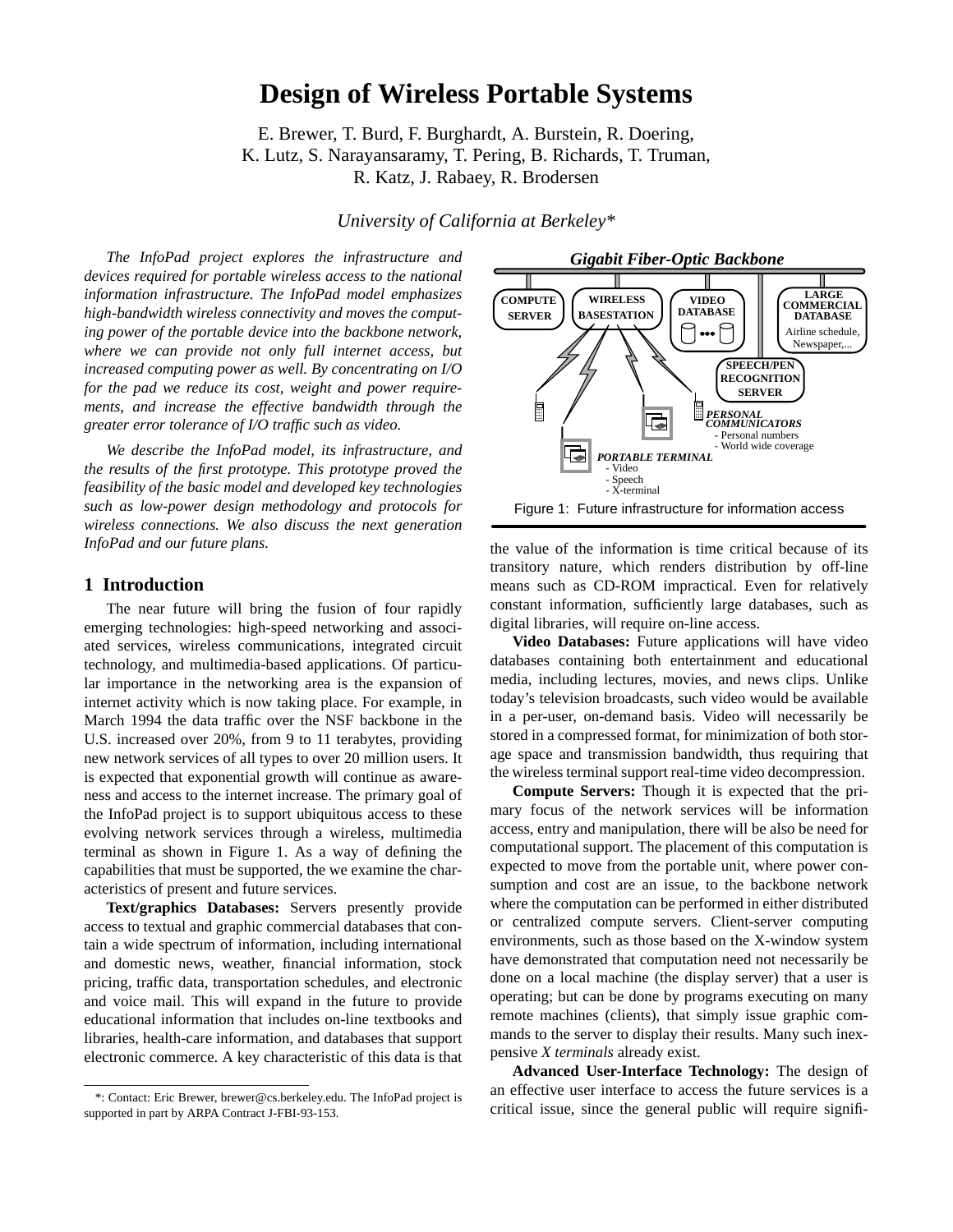cantly simpler access mechanisms to a vastly expanded array of services over what is available now. Using audio and penbased input, supported by speech and handwriting recognition, offers the possibility of considerable improvements over the keyboard and mouse mechanisms. The recognition can be performed by processors on the network, which enables significantly more powerful recognition engines. Context-specific vocabularies will yield further improvements in recognition accuracy.

**User Scenarios:** The *general public at home* who are becoming aware of the advantages of accessing information over high-bandwidth networks, will ultimately be the majority of users. They will access information for entertainment, educational, and financial purposes as well as for business and personal communication. Ease-of-use requirements are coupled with the need for low cost, including all infrastructure, since the user density at each home is relatively low. It is felt that the investment per user should be less than US\$500 and the monthly cost should be comparable to the present costs for cable and telephone services.

*Education at all levels* also needs a system that is inexpensive and simple to operate. In addition, the density of users is high, but in a closed environment in which the cost of the infrastructure can be shared. On-line textbooks, digital libraries, educational video databases and the ability for students to not only access information, but develop information for others, is a vision of the future that is being promoted by education researchers.

*Health care* will be impacted in a number of ways by the future networked environment. In hospitals, the density of users is moderate, and again in a relatively closed environment in which a sophisticated infrastructure could be provided. The users are relatively mobile within their closed environment, and need access to a wide variety of information such as patient records, medical journals, and books. They are highly motivated to be as efficient as possible in their activities, and are very receptive to a system that would provide them ubiquitous personal-information access.

**Roadmap:** After covering the specification and an overview of the our design in Sections 2 and 3, we cover the prototype pad in Sections 4 through 6. Section 7 covers conclusions and future work.

## **2 System Specification**

Some of the critical aspects of a system designed to support access to the high-bandwidth network are the following:

**Multimedia Access:** The future high-bandwidth communication networks will still deliver voice, but users will also require video, text/graphics and audio. The phenomenal growth of the World Wide Web and associated clients for viewing the multimedia information on the Web indicates the demand for such information. This is particularly amazing in the light of the relatively low bandwidth of most of the Internet, typically 1.5 megabits per second (Mbps) or less.

**Terminal Portability:** Convenient, ubiquitous access to the network dictates that the I/O device be portable. The resistance to reading large amounts of text on a computer screen, instead of paper, is due in large part to the inconvenience of the usual fixed desktop placement of the screen. However, when multimedia data formats are incorporated into a document the use of paper becomes obsolete, in spite of its historical significance and continuing proponents. Thus the electronic viewing device should have the convenience of paper, yet retain the capabilities of an advanced multimedia desktop unit. This implies the portable device should weight less than a pound and should have a form factor that allows convenient observation, such as an 8x11 inch notepad, with a long battery life (a week a more), while providing color video and audio output and pen and microphone input.

There continues to be rapid progress in the area of LCDs, which usually require a backlight to give sufficient contrast. Fortunately, there has been a recent disclosure from Sharp of reflective color displays that consume only 50 mW for a 5" panel. Although this is too small for our application, it is clear that the continuing enormous efforts in LCD technology will provide a low-power screen solution. We are also investigating backlit active-matrix screens, which are very readable but (currently) expensive and power hungry.

**Wireless Communications:** The most demanding requirement of the notepad is the requirement that full motion video be transmitted over a wireless downlink. Video quality equivalent to present day television can be compressed to rates on the order of 1–2 Mbps, which sets the minimum data rate for this link. The data on the uplink (from the portable to the base station) is audio and pen data, which can be adequately transferred by a rate of 64 Kbps. Thus the link is quite asymmetrical with a downlink requirement of more than 10 times the uplink rate. Video for teleconferencing may be desirable on the uplink, but compression algorithms for this application are in use that only require data bandwidths of a small multiple of 64 Kbps.

In order to provide high bandwidth  $(1-2$  Mbps) wireless communications to a high density of users, in a reasonable amount of spectrum, extremely efficient use of the wireless media must be employed. Infrared is appealing because of the isolation achieved between rooms, however the composite data rate to support a high user density such as found in a classroom, perhaps 50 users at 2 Mbps each, has yet to be demonstrated. A radio solution must also utilize high levels of reuse, but the inter-cell isolation is not as effective since radio can penetrate non-metal barriers. High levels of reuse result in an interference limited channel in which the primary contributor to bit errors is transmission from other users and other basestations. This is optimized by reducing the size of the cells to the smallest practical size, 5–10 meters, with a reduction in the transmit power levels to well under 1mW.

The wireless link design then becomes a trade-off between capacity and interference, yielding for our design, at *maximum* user density, a bit-error rate (BER) of  $10^{-2}$ – $10^{-3}$ .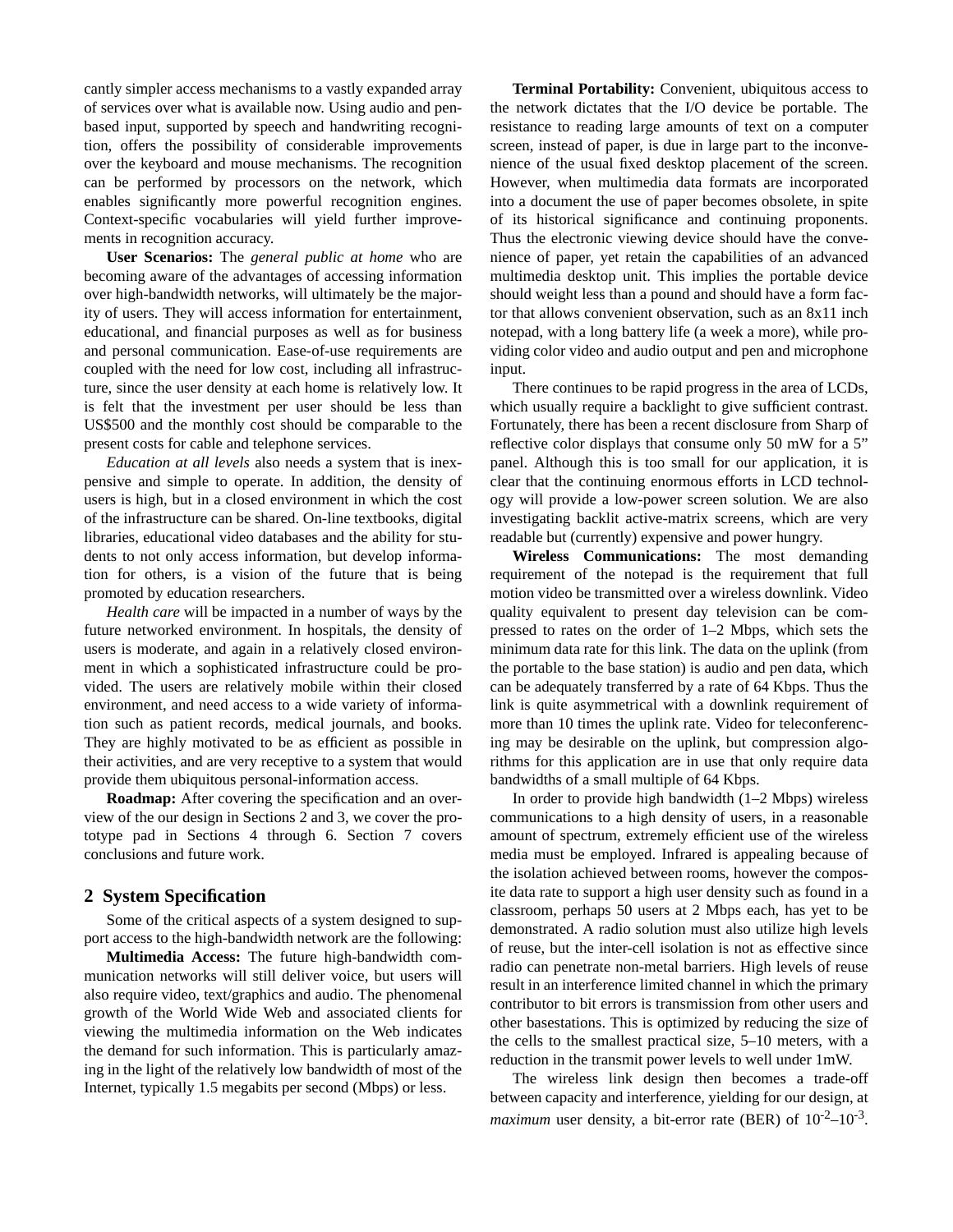This places a significant limitation on the kind of data that can be transmitted over the wireless link since this data must be robust against corruption. A retransmission protocol could ensure end-to-end data integrity, but at the high BER of the wireless link, the reduced throughput and increased latency is unacceptable for real-time I/O. We can also increase the transmission power dynamically to achieve a lower BER when not all of the channels are handling video.

It is interesting to note that as the amount of compression for I/O data is increased, it is often necessary to increase the level of error protection. This results in the need for compression algorithms optimized for error tolerance as well as the amount of compression. This results in a data stream that requires less error protection, which yields higher perceived quality at lower bandwidths.

**Backbone Network:** The backbone network bandwidth is assumed to be sufficiently high to supply multimedia data to many users, who could potentially be in a relatively small area, such as a classroom. This is not expected to be a major problem, since the wireless link places a severe restriction on the data rates that can be delivered to the user. Thus in a classroom of 50 users that are all served by a single basestation at the maximum data rate, the composite rate would only be 100 Mbps, which is achievable with currently available ATM networks.

The network must also be able to provide routing to a mobile host, while retaining the present inter-networking capability of TCP/IP. Since the cells are small, there will be many transfers (handovers) among basestations, which requires the efficient adaptive routing to these mobile users.

A more difficult challenge is the round-trip latency between the portable terminal and the servers on the backbone network. This includes all the processing required in the portable unit, basestation and servers, along with the network latencies. Latency control is most critical in those applications in which there is a tight interactive loop between user input and display update. The latency that can be tolerated is actually quite similar for the various kinds of I/O data. If the delay between the pen movement and the subsequent screen update is under 30 ms, it will not be detected, since this is the update rate of the display. Experience with long-distance phone connections reveals that delays under 30 ms are also not objectionable to the user.

## **3 InfoPad Project**

The goal of the InfoPad project is to design a prototype system that meets the specifications that have been outlined in the previous section for the future environment described in the introduction. A light-weight portable pad is being designed to provide access to a wide variety of network services over a high-speed backbone, which will run protocols to support mobility and real-time data.

The design of a complex system such as the InfoPad requires careful trade-offs among cost, size, functionality, flexibility, communication bandwidth and reliability. Making these trade-offs requires a design methodology that supersedes the component level and addresses architecture, algorithm and protocol selection as well. Also essential is to include power consumption as an intrinsic element of the design cost, as portability makes power minimization one of the primary design requirements.

The design of the first prototype pad has been completed. This portable pad supports pen and audio input, with text/ graphics and audio output and is thus termed the *IPGraphics* pad. A chipset to support video decompression and display was designed and fabricated, but not in time for this first version of the pad. Commercial radios were used in this first design in order to investigate issues relating to data throughput, channel models, the effect of bit errors on the applications and wireless protocols. We also developed network software for a single user and a single basestation, to facilitate measurements of the round-trip latency.

The primary challenge of reducing the weight of the terminal is the power consumption of the circuitry to convert the data from a raw 2 Mbps downlink data stream to the form required by the video and text/graphics display and audio output. The most demanding function is the decompression and associated frame buffering of the video data, which must be performed in real time, and the subsequent conversion to analog signals to drive the LCD.

One important strategy for accomplishing this is to move as much of the processing as possible out of the portable unit into servers on the network. This results in a design in which there is no user-accessible computation in the portable pad, which not only relieves the portable unit of the need for general-purpose operating systems, but also eliminates the need for mass-storage devices, memory, and a high-speed microprocessor, all of which are expensive and power hungry.

By providing only I/O on the pad, we also reduce the need for error-free communication, which allows significantly more bandwidth in practice. Decoupling the pad from the computing resources extends the life of the pad by allowing us to improve its computing power over time.

# **4 Low-Power Multimedia Terminal Chipset**

The computation remaining in the pad was then implemented with the lowest possible power consumption by design of a custom chip set. This chip set supported the functions shown below the dashed line, in the area labeled CORE, in Figure 2. The radio modem and associated data recovery and protocol controller were implemented using commercial off-the-shelf components. The core chip set provides the interface and buffering between the radio section and a commercial speech codec, pen-input circuitry, and an LCD panel for text/graphics. Specifically, the chips provide protocol conversion, synchronization, error correction, packetization, buffering, and D/A conversion at a total power consumption of only 5 mW.

The power reduction achieved by the custom chipset is indicated by comparison with the ARM microprocessor,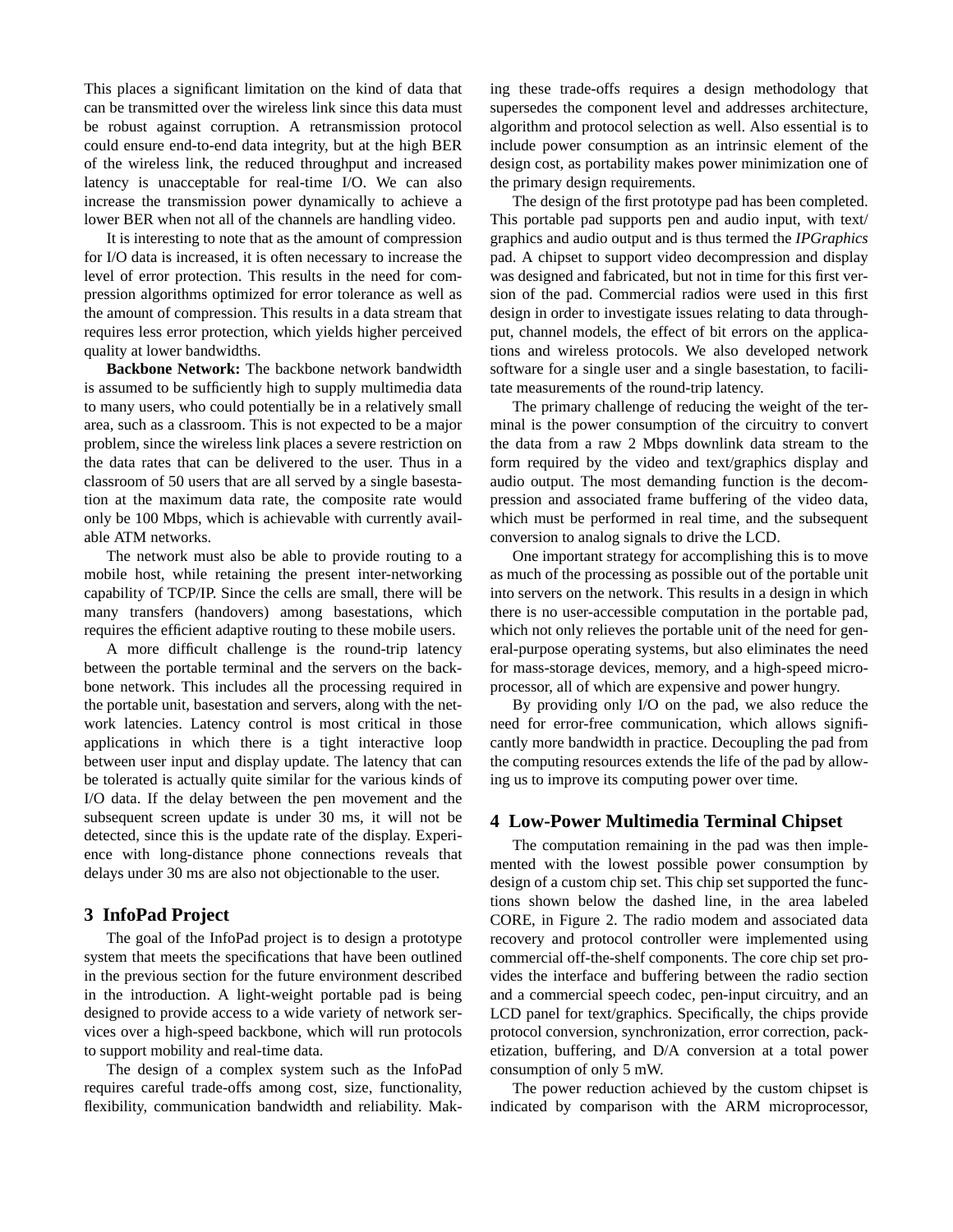

Figure 2: Overview of the InfoPad I/O Terminal

used in the protocol processing. It is one of the lowest-power microprocessors commercially available and one of the very few specifically targeted at low-power applications, yet it still consumes 250 mW and could only perform a fraction of the processing accomplished by the chipset.

All aspects of the chip design were optimized for power. Of most importance, was the use of aggressive supply-voltage reduction, in a strategy that retains throughput by using parallel and pipelined architectures [3]. The chipset was found to operate with a supply as low as 1.1 volts, thus realizing an order-of-magnitude reduction over "low power" 3.3V operation. Also, minimal or near-minimal sized transistors were used whenever possible. Tests indicate that gate and diffusion capacitance still dominate the overall capacitance of the circuit. Therefore, by reducing the transistor widths, the power reduces proportionally, while delays only slightly increase due to the fixed interconnect capacitance. This strategy results in another order-of-magnitude power reduction over a cell library optimized for speed.

An example of the architectural strategies that reduce the power can be seen in an investigation of the text/graphics frame buffers, which only consume 0.5 mW at 1.5V. The memory chips minimize power-consuming switching by first decoding at the block level, and then activating only one of



Figure 3: Block diagram of the protocol chip

the eight memory blocks. By using minimal column decoding, in this case 2 to 1, only 64 bitlines are charged and discharged each cycle. By pre-charging the bitlines to a voltage less the supply, the bitline swing was reduced to 0.35V. The blocks eliminate glitches on the data bus during reads by initially tristating the outputs and then using a self-timed clock for enabling after the sense amp has settled. The architectural techniques that relaxed the speed requirements on the internal logic were sufficient to allow the frame buffers to operate with supply as low as 1.1 volts.

## **4.1 Protocol Chip**

The Protocol Chip shown in Figure 3 is used to communicate between the various I/O devices in the system. On the uplink, 4-Kbps digitized pen data and 64-Kbps speech data are buffered using FIFOs, arbitrated and multiplexed, packetized, and transmitted in a serial format to the serial communications controller (SCC). On the downlink, serial data from the radio at a 1-Mbps rate is de-packetized and demultiplexed, the header information, which contains critical information such as data type and length, is error corrected and transferred through FIFOs to one of the three possible output processing modules: speech, graphics, and (in the next version) video decompression. This chip makes extensive use of gated clocks to power down unused modules. For example, the error-correction module is powered-up only to process header information and is shut down otherwise. At the layout level, power reduction is obtained by minimizing the length of nets that have high transition activity, such as display data. The power consumption of this chip is less than 2 mW. Within this chip are modules that support the radio interface and the interface to the I/O hardware as seen in Figure 3.

**Text/Graphics Module:** The graphics module functions as a display controller for the 640x480 active-matrix LCD display. Bit-mapped graphics, generated by a modified X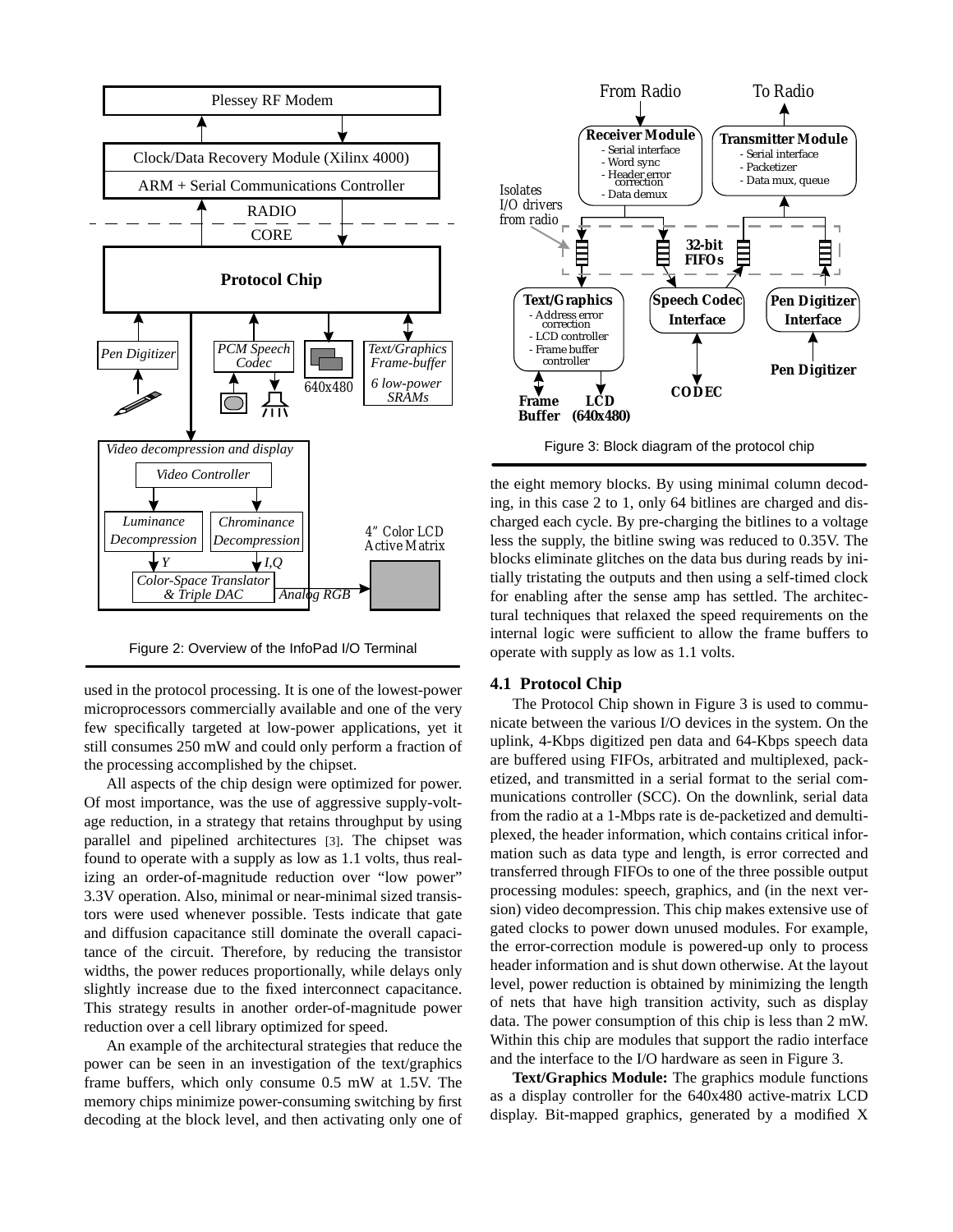server on the backbone network, are transmitted to the pad beginning with a synchronization pattern, followed by Address, Length and Data fields that are aligned on 32-bit boundaries. The Address and Length fields are error encoded to 32 bits, and indicate the starting address and number of words to write to the display memory. The synchronization pattern is used to realign packet boundaries should the Length field be corrupted.

The 32-bit alignment was a design decision that was made early on with the rationale that the efficiency would be the highest for intensive graphics operations, such as repainting a window. We later came to regret this decision, because during actual operation, repainting the cursor is the most common graphics operation, especially for a pen-based system. The efficiency of this packetization in this case is less than 25%, because each horizontal swath of the cursor occupies at most 1 word, with 1 byte usually being sufficient; thus a redraw of the cursor is a series of horizontal lines and requires between 8 and 16 packets to complete.

The next generation graphics module, which has been submitted for fabrication, has added several features to improve the performance of the system. First, both horizontal and vertical draw commands are supported, which will greatly simplify operations such as painting borders or window frames. Second, painting an arbitrary block of raster data is supported, which will reduce the overhead for cursor painting. Finally, a "protected" mode has been added, which will accept the incoming block only if the CRC indicates that the packet is error free, which allows the pad to display an asymptotically error-free image given periodic screen updates from the display server.

**Speech Module:** The speech module for the IPGraphics terminal transmits sampled speech from the pad to speech recognition software running on a workstation on the backbone network. This configuration puts the highest bandwidth demand on the InfoPad uplink, but has the lowest computational and power requirements for the portable hardware. We have already developed the software for the speaker-independent, continuous speech recognizer, and are currently developing a programming interface to allow user applications to dynamically change the vocabulary and grammar of the recognizer, thereby using the application's knowledge of its own context to increase the recognition accuracy. This programming interface will be part of an integrated pen and speech user interface for InfoPad.

In the next generation of the InfoPad, improved recognition architectures will be supported. Because of the success of our low-power design strategies, we feel we will be able to include some additional processing without significantly increasing the total power of the pad. In this configuration, the front-end signal processing of the speech recognition algorithm will be performed on custom hardware on the InfoPad, then the output of the front end is sent to the recognizer on the network. This configuration has two main advantages over the first one. First, the output of the front end algorithm has a lower data rate than the raw speech data,

| <b>Chip Description</b>                    | Area<br>(max)    | Min<br><b>Supply</b> | <b>Power</b><br>at 1.5V |
|--------------------------------------------|------------------|----------------------|-------------------------|
| Protocol                                   | $9.4 \times 9.1$ | 1.1V                 | $1.90 \text{ mW}$       |
| Frame-buffer SRAM<br>(with loading)        | 7.8 x 6.5        | 1.1                  | 0.500                   |
| Video Controller                           | $6.7 \times 6.4$ | 11                   | 0.150                   |
| Luminance<br>Decompression                 | $8.5 \times 6.7$ | 1.1                  | 0.115                   |
| Chrominance<br>Decompression               | $8.5 \times 9.0$ | 1.1                  | 0.100                   |
| Color-Space Conver-<br>sion and Triple DAC | $4.1 \times 4.7$ | 1.3                  | 1.10                    |

Table 1: Chipset Statistics

so the InfoPad can reduce its uplink bandwidth by about a factor of four when using speech recognition. Second, the A/D on the InfoPad can use a higher sampling rate and take higher resolution samples, which increases the speech recognizer's accuracy without increasing the uplink bandwidth.

**Video Module:** The next version of InfoPad will provide support for one-way full-motion video. The video decompression module is realized using four chips that have already been fabricated and tested. They make use of a vector-quantization algorithm, which for decompression simply involves memory look-up operations from a codebook of 256 4x4 pixel patterns. Compressed luminance and chrominance video signals (actually YIQ) is buffered using a pingpong scheme (one for Y and one for IQ), which provides an asynchronous interface to the radio modem and immunity against bursty errors. The amount of RAM required is reduced by a factor of 32 by storing the video in the compressed format. The YIQ decompressed data is sent to a third chip that converts this data to digital RGB and then to analog form using a triple DAC that can directly drive a 4" activematrix color LCD. The fourth chip performs the video control functions, which include the synchronization of the various chips and the display, control of the ping-pong memories, and loading of the code-books. It uses an addressing scheme that eliminates the need for an output line buffer. The total power consumption of the chip set is less than 2 mW. Table 1 gives the statistics of all of the low-power chips, which were fabricated in 1.2µm CMOS technology.

# **5 Wireless Link**

In the first-round design of physical (PHY) and mediaaccess (MAC) protocols, the primary goal was to design a platform that would allow us to explore the implications of moving as much processing as possible from the portable unit to the network. To this end, we decided to use a commercially-available RF modem even though it deviates substantially from the long-term plan for the InfoPad wireless link [4][5]. The link for the IPGraphics prototype used a halfduplex, 1 Mbps RF modem: the DE6003, from GEC Plessey.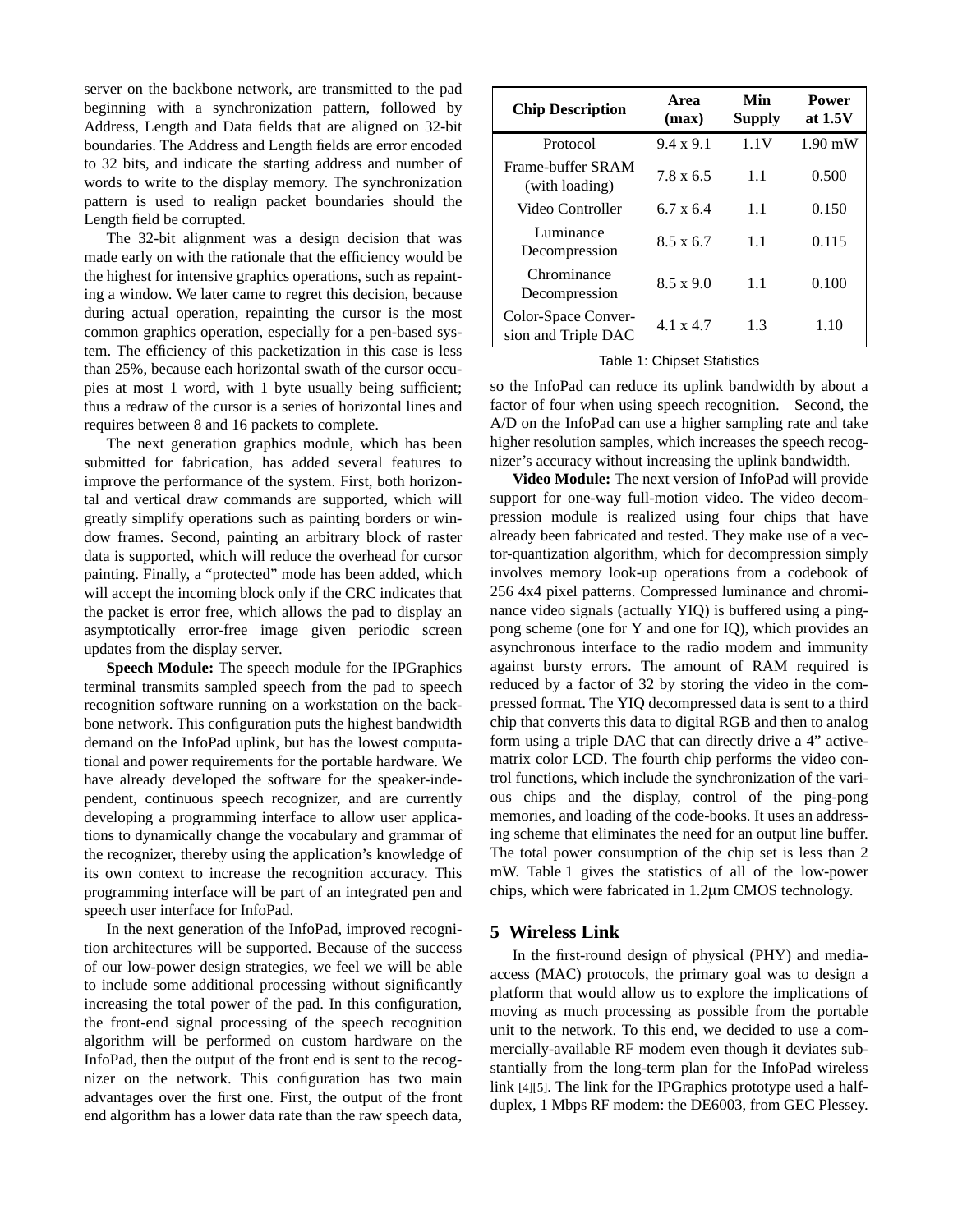

It was chosen because it had the highest data rate of commercially available radio modems, in a form factor that we could place in the IPGraphics unit.

The DE6003, shown in Figure 4, provides a demodulated signal to the baseband receiver, implemented in a Xilinx 4000 FPGA, without any explicit timing information. This "raw" received data is passed to the clock-recovery module (the *Interface Board*), which extracts timing information from transitions in the data stream. The interface board next reconstructs the data bits from the bit stream, and passes the recovered clock and data to the ARM board.

Early in the design of the wireless link, the decision was made to use a general-purpose microprocessor or microcontroller for the protocol-support hardware, providing flexibility in the design of the protocol. The ARM610, a 32-bit RISC device, was chosen because it offered a relatively lowpower solution for our needs, and provided a mature development environment with a C compiler and a remote debugger. Media-access control, flow control, and tracking error statistics for link management are performed by the ARM, while physical-layer functionality, such as clock and data recovery, line coding, and channel sensing, is implemented in the Xilinx FPGA.

A second issue was how to design the radio system so that it could be used in both the basestation and in the IPGraphics terminal, without having to maintain two versions of the software. This symmetry was achieved by using a commercial serial-communications controller (SCC) as the common interface between the ARM and either the IPGraphics Core or the basestation (Figure 4). The SCC performs serial-to-parallel and parallel-to-serial conversion, and supports two independent full-duplex communications channels. Channel A interfaces the ARM to the radio: data to be transmitted is written to the SCC, which serializes the data and passes it on to the radio. Channel B interfaces the ARM to either the IPGraphics core or the basestation. To support interrupt-based designs, the SCC uses FIFOs to buffer input and output data streams: the transmit FIFOs on each channel interrupt the ARM when they are half empty, while the receive FIFOs interrupt when they are half full.

#### **5.1 Physical Layer**

The responsibility of the physical layer is to hide the mechanisms by which bits are passed through the channel. The radios provide to the baseband processing hardware what is essentially a two-level analog signal, from which timing and symbols must be recovered. A reference 10-MHz signal from the radio is divided by 16 to generate the 625 KHz transmit clock, and is also used to drive the baseband receiver hardware.

The clock-recovery algorithm relies on the 10 MHz reference to provide a 16x oversampling of the incoming signal. Because the reference is accurate to within ±20 ppm (1 bit in 25,000) over a 90 degree temperature range, the frequencies of the transmitter and receiver are assumed to be constant during a transmission. This reduces the clock recovery problem to choosing one of 16 phases.

The physical layer prepends a synchronization preamble, which consists of a 32-bit sequence of alternating bits, to each packet that is transmitted. At the receiving end, the recovery circuitry is initially in a search mode, looking for a  $0 \rightarrow 1$  transition in the incoming data stream. After the required transition, the receiver looks for a 1→0 transition to occur one bit-time later, with a window that accounts for jitter. Spurious transitions that occur outside of this window restart the search algorithm, and as the circuitry converges the window is gradually closed to enhance noise immunity.

After 16 successful transitions in a row, the clock is *locked* and the channel is declared busy until the transmission completes. At this point, the circuitry begins to search for the frame-alignment word, which delimits the beginning of the datagram. Next, the SCC is enabled, serial-to-parallel conversion begins, and the assembled bytes are passed to the ARM for further processing.

### **5.2 Media-Access Control**

The MAC layer is based upon a collision-avoidance model, similar to those proposed by IEEE 802.11. Because carrier sense and collision detection cannot be directly measured, as in Ethernet, the protocol normally uses a 4-way handshake (RTS, CTS, DATA, ACK) to negotiate channel access. The fixed-length RTS (Request-To-Send) and CTS (Clear-To-Send) packets include a field specifying the length of the DATA payload, which provides listening (inactive) nodes with information about how long the channel will be occupied. Under the assumption that all nodes can hear each other equally well, these short control frames provide a virtual collision-detection mechanism. Hearing an RTS requires bystanders to wait long enough for a CTS to be transmitted, while receiving a CTS packet requires them to wait long enough for the DATA frame to be transmitted.

This protocol attempts to force the majority of collisions to occur during the RTS/CTS exchange. By making these control packets very short, it attempts to minimize the time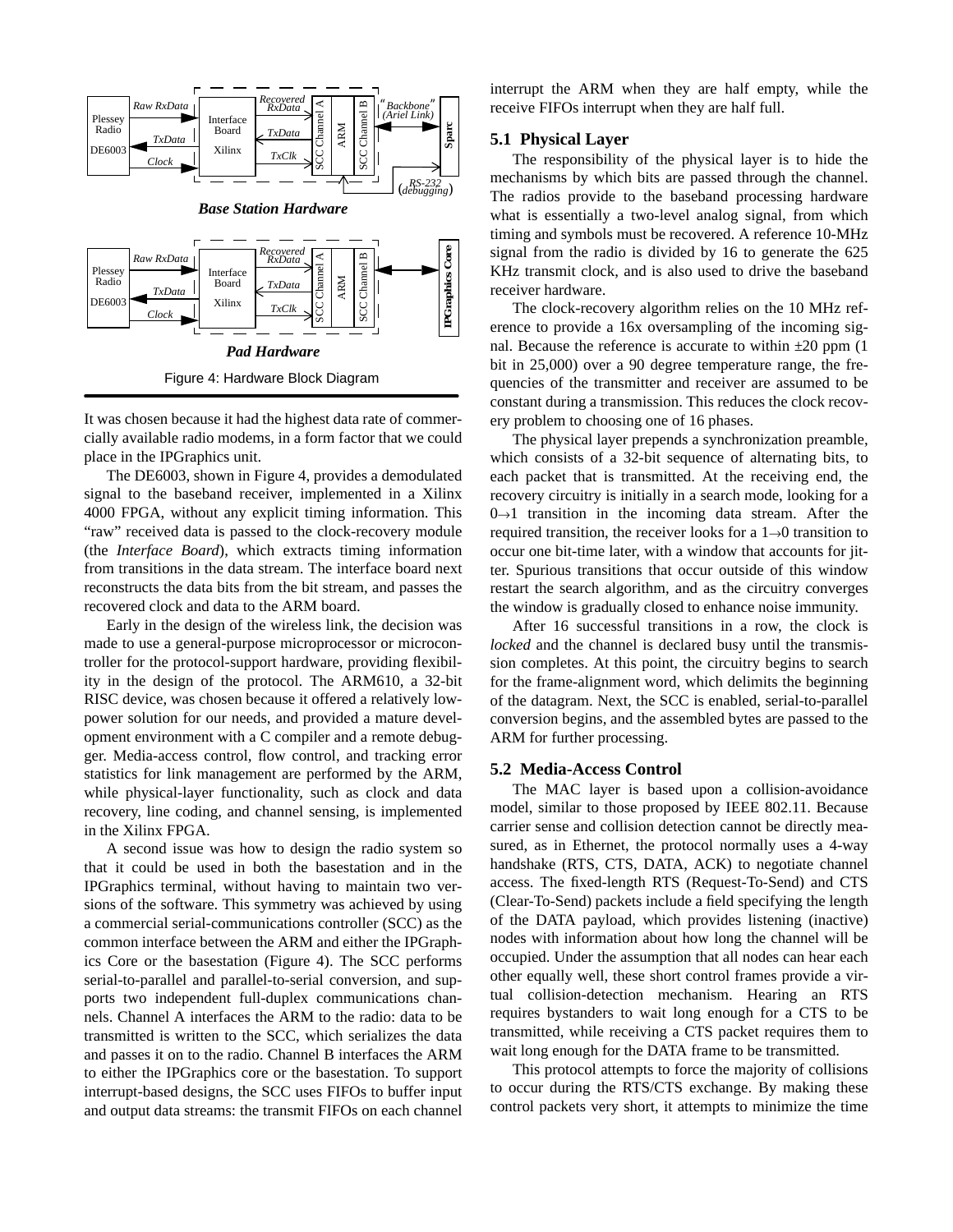

spent colliding. It does however, rely on the assumption that stations that could interfere with each other have equal visibility, an assumption which we are still investigating.

We discovered that applying this protocol introduced an unacceptable delay, especially for small time-critical packets, such as pen and speech packets. The 5-byte pen packets are the same size as the RTS, CTS, and ACK packets; further, the pen digitizer sends a continuous stream of status information whenever the pen is close to the tablet. Speech packets may be short as well. These short packets, which are transmitted at a regular interval, were handled more efficiently by avoiding the acquisition exchange, and directly sending them. Due to the robustness of this data, lost packets have limited effect on overall pen and speech performance.

#### **5.3 Measurement of Error Characteristics**

Because the wireless channels are subject to interference from such a variety of sources, we sought to gain insight on the nature of errors in practice. To simulate an office environment as closely as possible, we conducted our measurements in 550 Cory Hall, a large office space for graduate students. Partitions separate cubicles approximately 8m on a side; the three internal sides are cloth. Measurements were repeated for three different channels, depicted in Figure 5. Each set of measurements consisted of transmitting 1024 1K packets. The received packets were collected and compared to the transmitted data to determine the number of lost packets, as well as the locations of bit errors within the packet.

Table 2 summarizes breakdown of bit errors in the received data stream. The *Path* column indicates the location of the receiver and transmitter. *Raw BER* is the fraction of incorrect bits in the received pattern, and the *Sync Error Percent* and *Random Bit-Error Percent* columns indicate the percentage of errors caused by loss of synchronization versus random bit errors. Finally, the percentage of completely lost packets is shown.

For close placement of the radio transmitter and receiver, within 10m or so, the errors were found to be random, while at greater separations data synchronization is the dominant source or errors. Because the simple synchronization algorithm relies solely on detection of transitions in the data stream to recover the timing information, it is vulnerable to spurious transitions induced by noise.

#### **6 Backbone Network**

The first prototype of a basestation and backbone network was developed with two goals in mind. One goal was

| Path,<br>meters       | Raw<br><b>BER</b> | <b>Sync</b><br>$BE\%$ | Random<br><b>BE</b> % | <b>Dropped</b><br><b>Packets</b> |
|-----------------------|-------------------|-----------------------|-----------------------|----------------------------------|
| $A\rightarrow B$ , 10 | $2.6x10^{-4}$     | $0.00\%$              | 100%                  | $0.00\%$                         |
| $B\rightarrow C$ , 35 | $1.2x10^{-3}$     | 80.1%                 | 19.9%                 | 0.10%                            |
| $A\rightarrow D$ , 80 | $8.2x10^{-3}$     | 98.6%                 | 1.36%                 | 3.90%                            |

| Table 2: Error Comparisons. For the short path, $A\rightarrow B$ ,  |
|---------------------------------------------------------------------|
| random errors dominate, while for the long path, $A\rightarrow D$ , |
| sync errors occlude the random errors.                              |

to develop the criteria for the software architecture that would be required for a fully operational system with multiple users. The other was to investigate the critical issue in the InfoPad architecture, which is the round-trip latency for interactive data. It was felt that if acceptable performance could be accomplished with Ethernet and standard workstations using TCP/IP, then a future system with more sophisticated technology and custom protocols should work well.

Figure 4 shows a block diagram of the prototype distributed basestation. A Sparc10 workstation equipped with a programmable SBUS card provides a full-duplex serial interface to the wireless link. Five software modules — a customized X-Server, a pen-based notebook application, the pen server, the pad server, and the software gateway — implement the software functionality of the basestation. These modules, which are UNIX processes, can reside on separate machines, and communicate via TCP/IP over Ethernet.

Uplink pen data travels from the *Pad* to the *Gateway*, which forwards the data to the appropriate *Pad Server,* which in turn passes the data to its *Pen Server*. 1 The *Notebook* application then processes the pen event, and computes an appropriate response, such as closing a window. The *XServer* generates the resulting update, which is passed back to the *Pad Server, Gateway*, and finally to the pad.

A goal of the design was to provide a maximum roundtrip latency of 30 ms from pen event to display update. At first, the round-trip latency was so high that the pen could cross the page before "ink" would appear, with a mean latency of 300 ms. We determined that buffering in the interprocess sockets was contributing most of the latency. With a simple adjustment to a TCP flag to disable local buffering of small packets, we obtained the desired latency.<sup>2</sup>

Although in-transit time still dominates, Figure 6 shows the mean round-trip time is well under 30 ms. The numbers shown are "loopback" latencies, which is the time between pen-to-pad contact and the appearance of "ink" on the display. Figure 6 (a) shows the histogram of round-trip time when the system operates with only pen data. In this case, most delays are under the 30 ms delay target, although the

<sup>1:</sup> We have since taken the Pad Server off of the data path; it now simply tracks all of the services and arranges for the basestation to move data directly to the correct server. This was done primarily to reduce latency.

<sup>2:</sup> Specifically, the TCP\_NODELAY flag was set on all network sockets to activate the TCP push function.